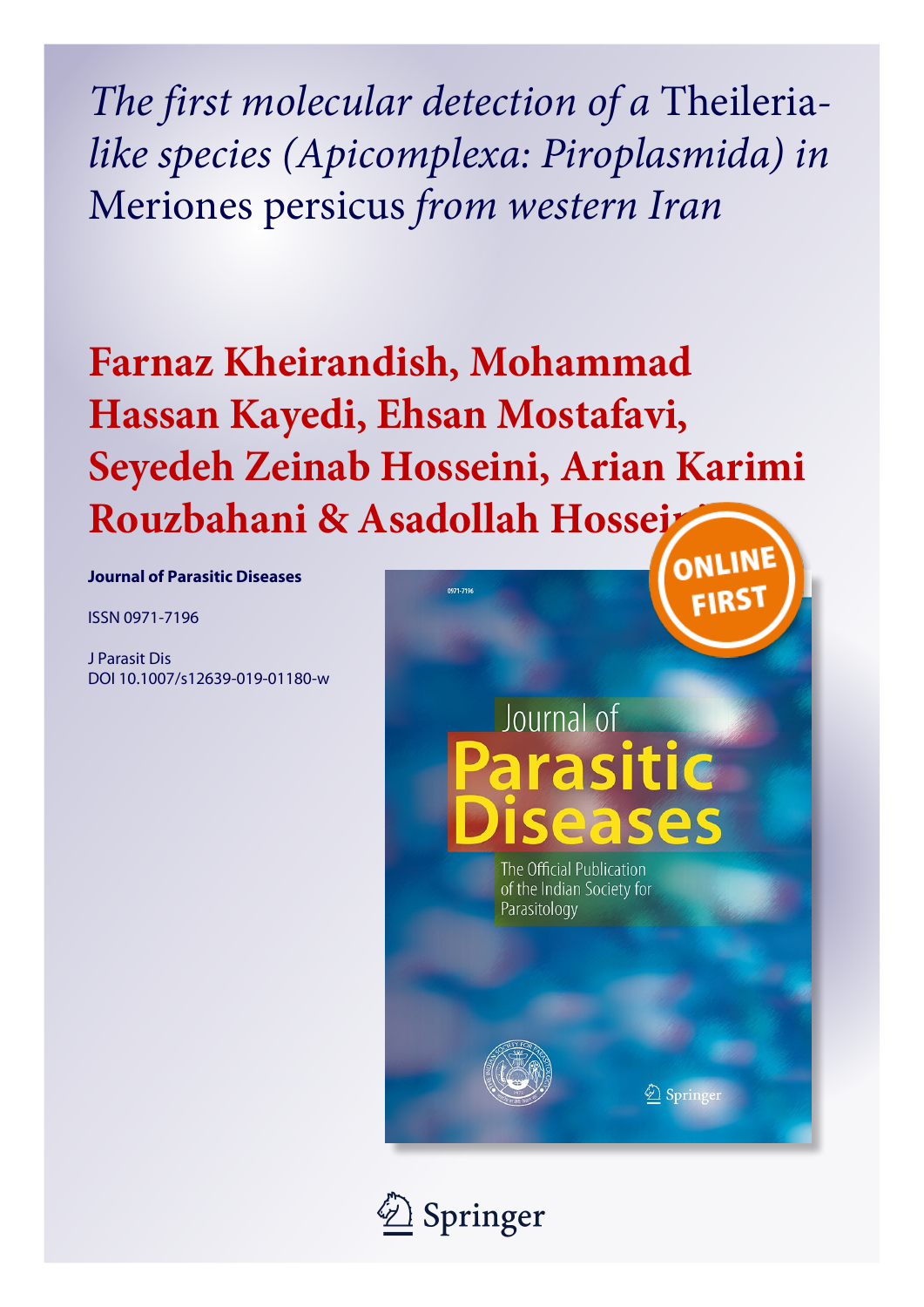**Your article is protected by copyright and all rights are held exclusively by Indian Society for Parasitology. This e-offprint is for personal use only and shall not be selfarchived in electronic repositories. If you wish to self-archive your article, please use the accepted manuscript version for posting on your own website. You may further deposit the accepted manuscript version in any repository, provided it is only made publicly available 12 months after official publication or later and provided acknowledgement is given to the original source of publication and a link is inserted to the published article on Springer's website. The link must be accompanied by the following text: "The final publication is available at link.springer.com".**

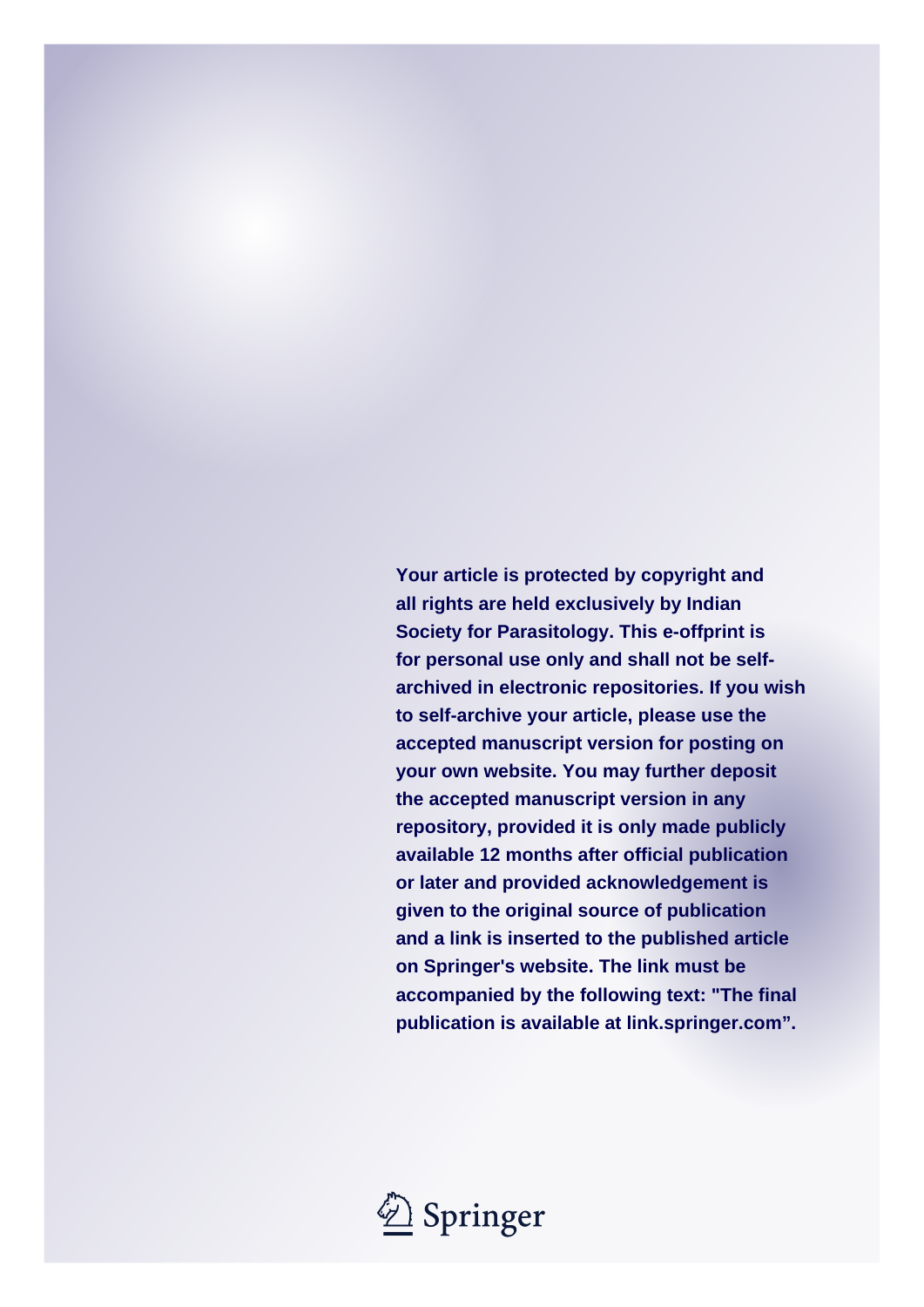ORIGINAL ARTICLE



### The first molecular detection of a Theileria-like species (Apicomplexa: Piroplasmida) in Meriones persicus from western Iran

Farnaz Kheirandish<sup>1,2</sup> · Mohammad Hassan Kayedi<sup>1,2</sup> · Ehsan Mostafavi<sup>3</sup> · Seyedeh Zeinab Hosseini<sup>2</sup> · Arian Karimi Rouzbahani<sup>4</sup> · Asadollah Hosseini-Chegeni<sup>5</sup>

Received: 12 August 2019 / Accepted: 14 November 2019 - Indian Society for Parasitology 2019

Abstract The archived blood of rodents species such as Meriones, Mus, and Microtus species was investigated in order to detect any piroplasms species. In this study 18S rRNA target gene of piroplasm parasite was amplified by PCR in a Meriones persicus; so, the Locus 1 and Locus 2 of 18S rRNA were sequenced, successfully. A Theileria-like taxa was suspected in accordance with the BLAST analysis of 18S rRNA L1 and L2 with 96% and 91% sequence homology, respectively. The present study was the first report of a Theileria-like species in M. persicus from Iran.

Keywords Haemoparasite - Piroplasm - PCR - Sanger sequencing - Phylogenetic tree - Iran

#### Introduction

Piroplasms are intra-erythrocytic blood parasites belonging to the subphylum Apicomplexa, class Piroplasmasida. This class contains a single order Piroplasmorida Wenyon,

& Asadollah Hosseini-Chegeni hosseinichegeni@gmail.com

- <sup>1</sup> Department of Parasitology and Mycology, Lorestan University of Medical Sciences, Khorramabad, Iran
- <sup>2</sup> Razi Herbal Medicines Research Center, Lorestan University of Medical Sciences, Khorramabad, Iran
- <sup>3</sup> Department of Epidemiology and Biostatistics, Research Center for Emerging and Reemerging Infectious Diseases, Pasteur Institute of Iran, Tehran, Iran
- Student Research Committee, Lorestan University of Medical Sciences, Khorramabad, Iran
- <sup>5</sup> Department of Plant Protection, Faculty of Agriculture, Lorestan University, Khorramabad, Iran

1926, and encompasses three families: Babesiidae and Theileriidae in warm-blooded vertebrates, and Dactylosomatidae in cold-blooded vertebrates (Levine [1971](#page-7-0)). Babesia, Theileria and Cytauxzoon are generally considered as piroplasms (Yabsley and Shock [2013](#page-7-0)). Major economic losses imposed by serious veterinary diseases induced by these organisms can occur worldwide. Piroplasms multiply in the red blood cells and are transmitted by ticks (Levine [1988](#page-7-0)). More than 100 species of Babesia piroplasm have been identified, by which rodent species are infected more than any other species of mammalian hosts (Homer et al. [2000](#page-7-0)). Order Rodentia is also important as the host of apicomplexa such as; Hepatozoons (Harris et al. [2018](#page-7-0)), Babesia (Karbowiak et al. [2010](#page-7-0); Manwell and Kuntz [1964](#page-7-0)), piroplasms (Van Peenen and Duncan [1968;](#page-7-0) Van Peenen et al. [1977\)](#page-7-0), *Theileria* (Fay and Rausch [1969](#page-7-0); Kjemtrup et al. [2001\)](#page-7-0) and recently Anthemosoma (Chavatte et al. [2018\)](#page-7-0). Little information is available on the wild animals' piroplasms as well as on their biology and enzootiology. As well as, little is known about the evolutionary history, life cycle including vectors, prevalence, relationships of rodents' piroplasmida and how do they infect rodents are still unclear (Chavatte et al. [2018](#page-7-0)). However, general view accepted that ixodid ticks may be as the sole biological vector of these parasites. Most piroplasms of domestic animals have more than one ixodid vector (Gunders and Hadani [1974](#page-7-0)). Recent data on the wild mammals' haemoparasites indicate that they can be considered as a potential risk for the transmission of piroplasms to domestic animals (Barandika et al. [2016\)](#page-7-0). In a large scale investigation conducted by Pasteur Institute of Iran (PII) and Lorestan University of Medical Sciences (LUMS) on rodents in Lorestan province, western Iran, some blood samples of captured rodents were examined using molecular methods. We failed to prepare blood smear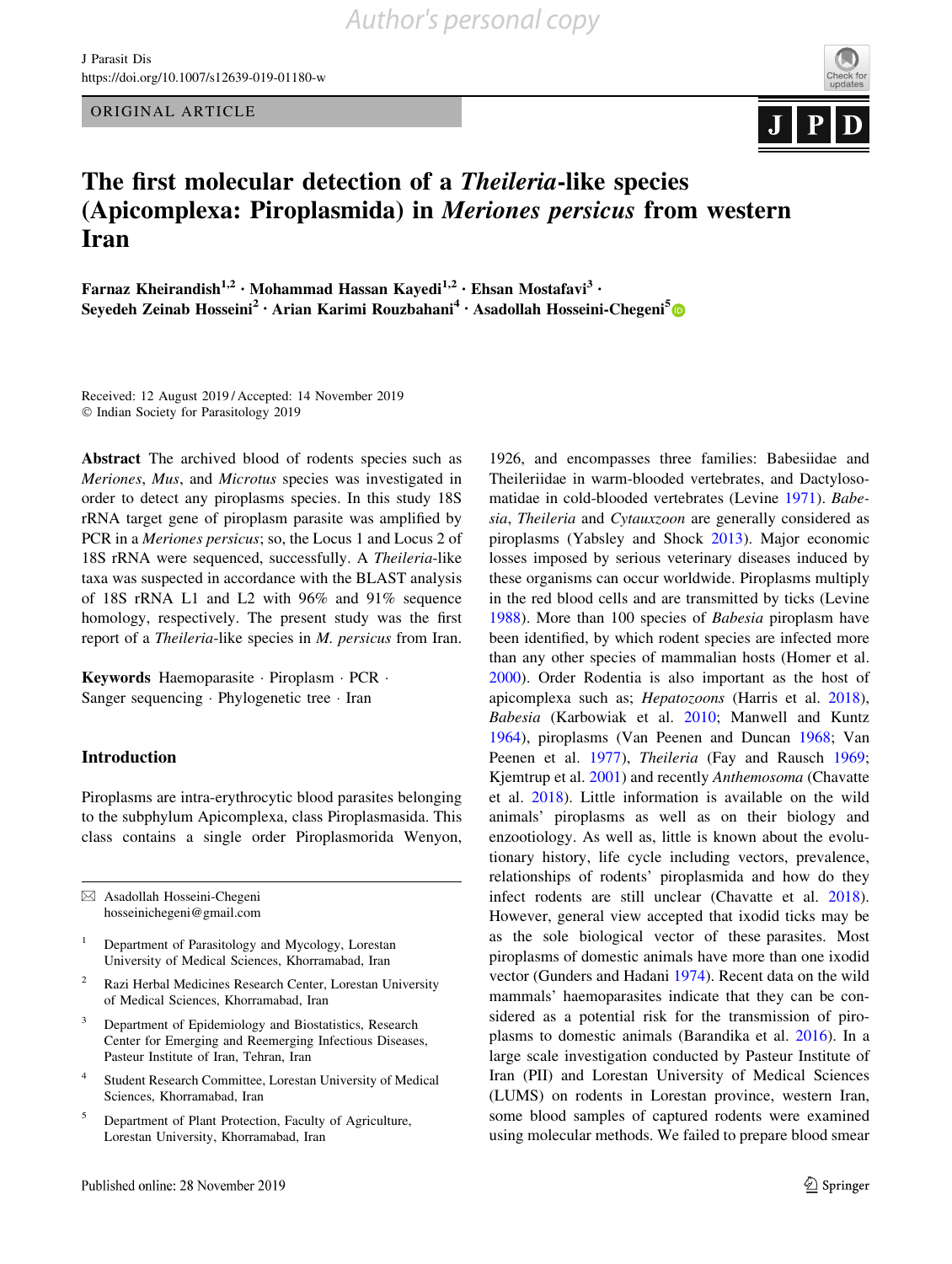<span id="page-3-0"></span>since the blood samples were clotted; hence, the present study was aimed to detect piroplasms by molecular but not microscopical examination.

#### Materials and methods

#### Sample preparation, DNA extraction, and PCR

This study was conducted on blood clot samples (serumfree). Blood samples were freshly collected from rodents in Lorestan province, western Iran (Fig. 1) during 2017–2018. Genomic DNA were extracted from blood samples using CTAB method in accordance with Doyle and Doyle ([1987\)](#page-7-0) study accompanied by some modification. Briefly, 1000 µl CTAB extraction buffer was added to 300 µl blood clot into a 2 ml tube. Then, the sample was incubated at 65 °C for 60 min. It was centrifuged at 14,000 rpm for 5 min and supernatant was transferred to a new clean tube and pellet was discarded. An equal volume of Chloroform– isoamilalcohol solution was added to supernatant. The tube was centrifuged at 12,000 rpm for 8 min and supernatant was transferred to a new tube. An equal volume of chilled isopropanol solution was added. Sample was kept overnight in  $-$  20 °C. Then tube was centrifuged at 4 °C and 14,000 rpm for 20 min. The supernatant was discarded and 300 µl of chilled 70% ethanol was added. So, the tube was centrifuged at  $4 \degree C$  and 14,000 rpm for 5 min. Supernatant was discarded and pellet was let to be dried at room temperature. Pellet was dissolved in 50  $\mu$ l ddH<sub>2</sub>O and DNA solution was stored at  $-20$  °C. Primer pairs BabfI:  $3'$ -

GAC TAG RGA TTG GAG GTC G -5', BabrI: 3'- GAA TAA TTY ACC GGA TCA CTC G -5', BabfII: 3'- GCT ACC ACA TCY AAG GAA GGC -5' and BabrII: 3'- CGT CTT CGA TCC CCT AAC TTT CG  $-5'$  were designed to amplify two different fragments related to various loci in length 561-bp (L1) and 653-bp (L2) on the 18S rRNA gene of any piroplasm (Babesia, Theileria, Cytauxzoon, and Hepatozoon). Primer pairs 'BabfI/BabrI' and 'BabfII/ BabrII' could successfully initiate the DNA synthesis on positions (bp) 959-77/1588-1609 (Locus 1; L1) and 395-7 to 375-7/899-921 (Locus 2; L2) of GenBank Babesia taxa (Accessions: AY046575, DQ329138, AY046577), respectively. To perform the PCR, each  $25 \mu l$  final volume reaction was performed using 12.5 µl RedMaster PCR 2X (Sinaclon<sup>®</sup>, Iran), 1 µl from each primer (10 pM), 4 µl of gDNA template (100 ng/ $\mu$ l), and 6.5  $\mu$ l of D.D. water. The PCR reaction was carried out in a thermocycler (Corbett®, Australia) based on a touchdown temperature profile in 3 min at 94 °C,  $11X$  [45 s. at 94 °C, 50 s. at 60 °C, 60 s. at 72 °C], followed by 24X [45 s. at 94 °C, 50 s. at 50 °C, 60 s. at 72 °C], 3 min at 72 °C. The PCR products were visualized with 1% agarose gel electrophoresis, and the desired bands were purified using the GF-1 Gel DNA Recovery Kit (Vivantis $^{\circledR}$ , Malaysia). Finally, the purified PCR products were submitted to a third-party service provider for sequencing (Faza-Biotech<sup> $\circ$ </sup> Inc., Iran).

#### Phylogenetic analysis

Sequences were manually checked using  $FinchTV^{\circledR}$  software [\(www.geospiza.com](http://www.geospiza.com)) to modify any probable source



Fig. 1 Map of rodent collection sites in Lorestan province, Iran; Numbers stand for the sites summarized in Table [1](#page-4-0)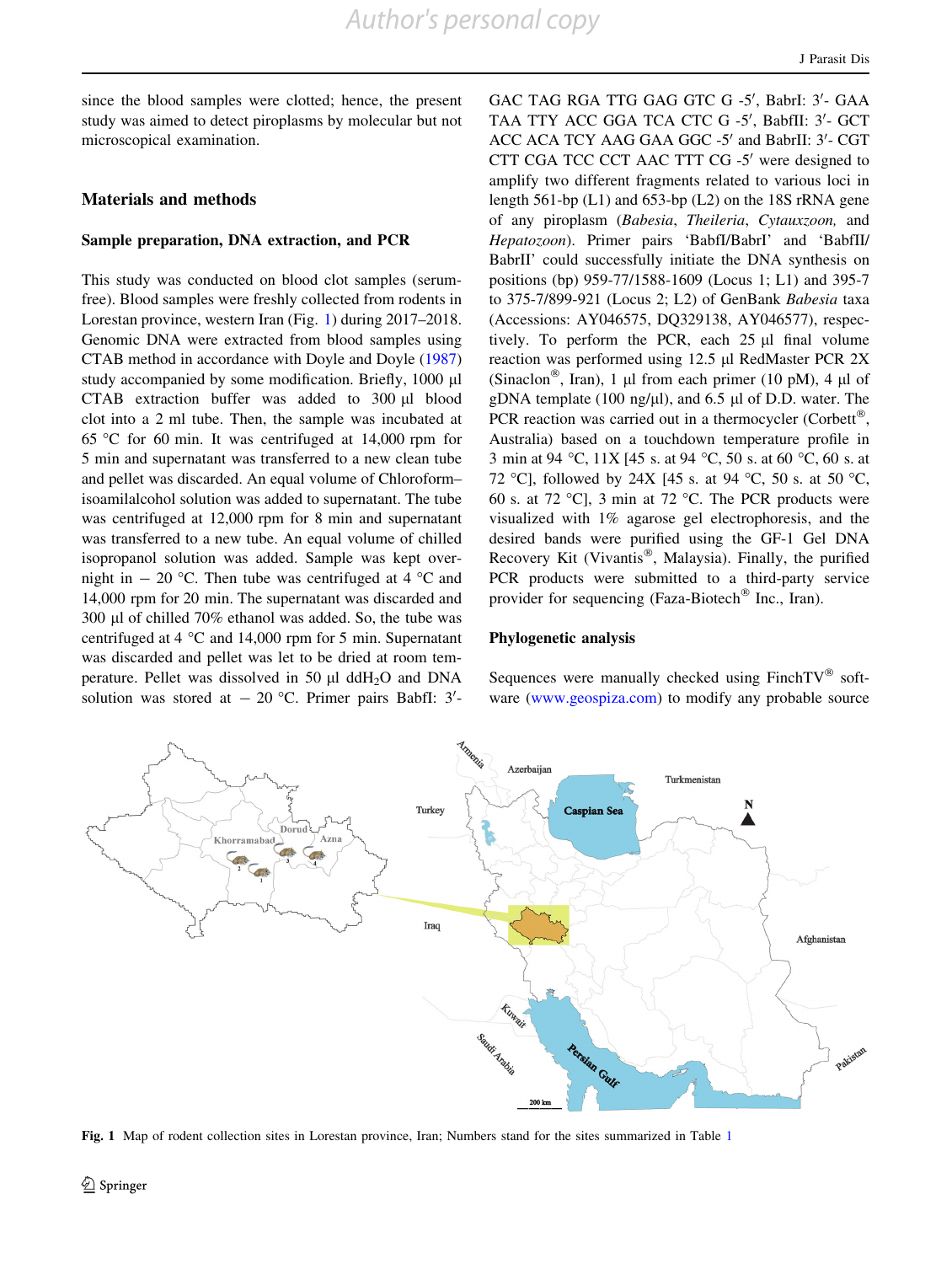| Voucher No.     | Species                   | Locality<br>(Location No.)                    | GPS coordinates<br>(NE) |
|-----------------|---------------------------|-----------------------------------------------|-------------------------|
| <b>MHHM0521</b> | Meriones persicus         | Khorramabad, Vark waterfall road (2)          | 33° 19' 16.73"          |
|                 |                           |                                               | 48° 25' 41.14"          |
| <b>MHHM0525</b> | Meriones persicus         | Khorramabad-Chambagh village (1)              | 33° 20' 57.98"          |
|                 |                           |                                               | 48° 32' 40.13"          |
| <b>MHHM0534</b> | Meriones persicus         | Khorramabad-Dorud road, Miangaran village (3) | 33° 29′ 15.30″          |
|                 |                           |                                               | 48° 35' 39.90"          |
| <b>MHHM0550</b> | Meriones persicus         | Khorramabad-Dorud road, Miangaran village (3) | 33° 29′ 15.30″          |
|                 |                           |                                               | 48° 35' 39.90"          |
| <b>MHHM0563</b> | Meriones persicus         | Khorramabad-Dorud road (3)                    | 33° 31' 8.80"           |
|                 |                           |                                               | 48° 45' 21.20"          |
| <b>MHHM0544</b> | Meriones tristrami        | Dorud-Azna road (4)                           | 33° 28' 42.20"          |
|                 |                           |                                               | 49° 10' 37.90"          |
| MHHM0545        | Meriones tristrami        | Dorud-Azna road (4)                           | 33° 28' 42.20"          |
|                 |                           |                                               | 49° 10' 37.90"          |
| <b>MHHM0547</b> | Meriones tristrami        | Dorud-Azna road (4)                           | 33° 28' 42.20"          |
|                 |                           |                                               | 49° 10' 37.90"          |
| <b>MHHM0557</b> | Meriones tristrami        | Dorud-Azna road (4)                           | 33° 28' 42.20"          |
|                 |                           |                                               | 49° 10' 37.90"          |
| <b>MHHM0575</b> | Microtus sp. (Sumeriomys) | Dorud-Azna road (4)                           | 33° 28' 42.20"          |
|                 |                           |                                               | 49° 10' 37.90"          |
| <b>MHHM0530</b> | Mus macedonicus           | Khorramabad-Chambagh village (1)              | 33° 20' 57.98"          |
|                 |                           |                                               | 48° 32' 40.13"          |
| <b>MHHM0536</b> | Mus macedonicus           | Khorramabad-Dorud road, Miangaran village (3) | 33° 29' 15.30"          |
|                 |                           |                                               | 48° 35' 39.90"          |
| <b>MHHM0548</b> | Mus macedonicus           | Khorramabad-Dorud road, Miangaran village (3) | 33° 29′ 15.30″          |
|                 |                           |                                               | 48° 35' 39.90"          |
| <b>MHHM0549</b> | Mus macedonicus           | Khorramabad-Dorud road, Miangaran village (3) | 33° 29′ 15.30″          |
|                 |                           |                                               | 48° 35' 39.90"          |
| <b>MHHM0552</b> | Mus macedonicus           | Khorramabad–Dorud road (3)                    | 33° 29′ 2.60″           |
|                 |                           |                                               | 48° 39' 41.50"          |

<span id="page-4-0"></span>Table 1 Rodent collection data from Lorestan province, Iran; Parenthesized site numbers are mapped in Fig. [1](#page-3-0)

of error or ambiguity. Homologies with the sequence data available in GenBank were checked using the BLAST analysis. So, each different fragments of 18S rRNA was BLASTed individually. Finally, sequences were submitted to the GenBank, and accession numbers were assigned. The sequences were aligned using SeaView4 software (Gouy et al. [2010](#page-7-0)), and the genetic distances among the sequences were calculated by a Maximum Composite Likelihood (MCL) model in the MEGA7 software (Kumar et al. [2016](#page-7-0)). To construct phylogenetic trees, the aligned sequences of each gene were analyzed based on the Bayesian Inference (BI) method using  $BEAST^{\circledR}$  software (version 2.5.1) (Bouckaert et al. [2014\)](#page-7-0). An appropriate substitution model was selected using online FINDMODEL program [\(http://](http://hiv.lanl.gov/content/sequence/findmodel/findmodel.html) [hiv.lanl.gov/content/sequence/findmodel/findmodel.html](http://hiv.lanl.gov/content/sequence/findmodel/findmodel.html))

(Posada and Crandall [1998\)](#page-7-0). The Jukes-Cantor (JC69) was found as the appropriate model with a –lnL score of 1804.91 (L1) and 1420.25 (L2). The BI method employs the Markov chain Monte Carlo (MCMC) algorithms and extracts the most credible tree given the posterior probabilities of alternative tree topologies. For this purpose, 23 (L1) and 27 (L2) taxa (including sequences found in the present study as well as the comparable GenBank data sequences as in- and out-group members) were used. The clades in the phylogenetic tree were arranged and labelled based on two criteria, including posterior probability  $> 99\%$  support value and the reasonable genetic distance differences within and between the clade members. A Plasmodium taxon was examined as out-group in 18S rRNA phylogenetic trees.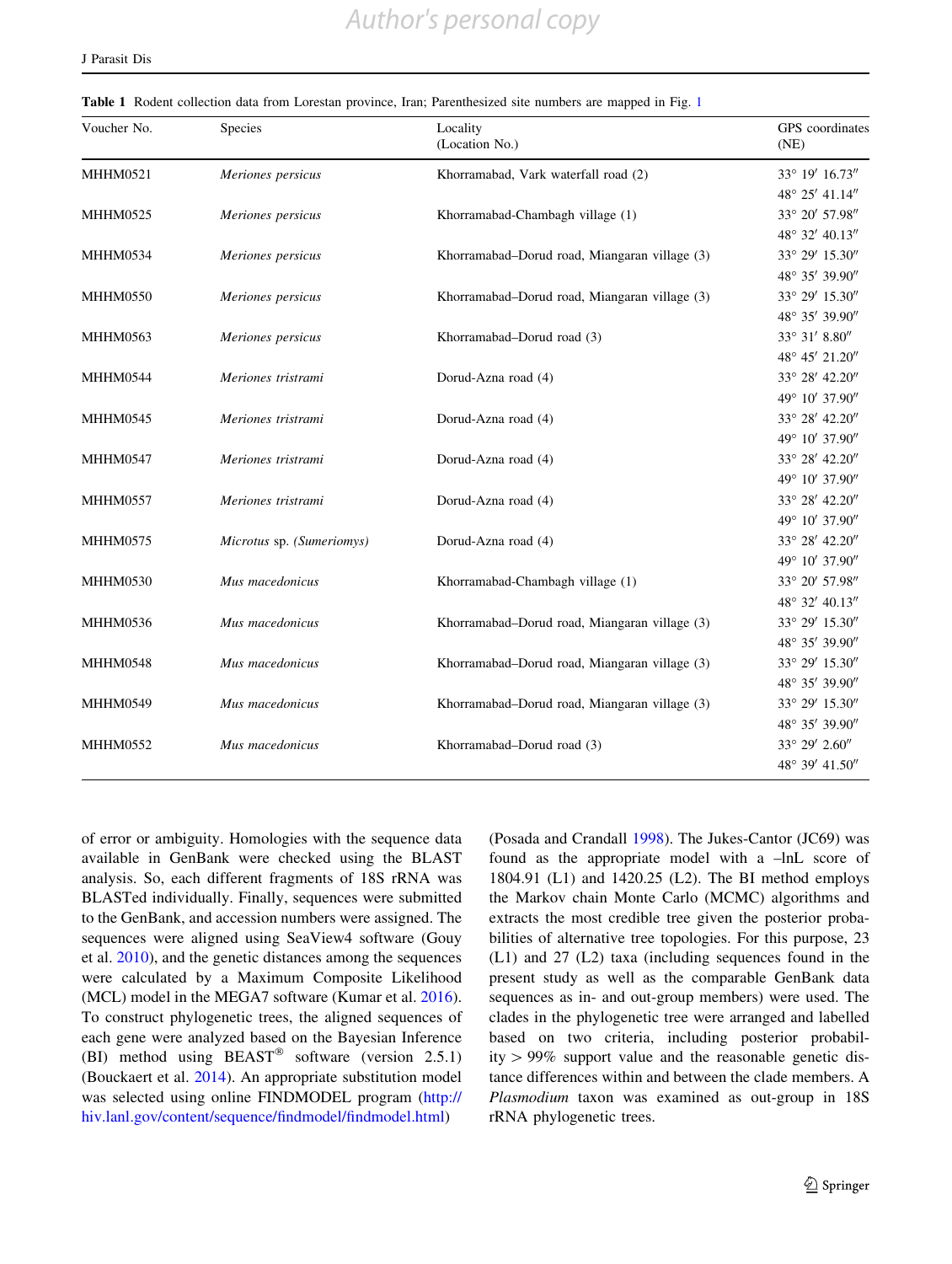

Fig. 2 Phylogenetic relationships among piroplasm taxa derived from Bayesian inference (BI) method and generated based on the analysis of L1 (A) and L2 (B) 18S rRNA; Numbers below each node represent posterior probability value in BI analysis (10 million reiterations). Taxon labels specify the species' names followed by (in

#### Results

#### Rodent collection and PCR detection

The blood samples were collected from four rodent species namely Meriones persicus, M. tristrami, Mus macedonicus, and Microtus sp. (Sumeriomys) to detect any piroplasm species. The 18S rRNA target gene of piroplasm parasite was amplified by PCR in a *M. persicus* specimen collected from Khorramabad–Dorud road (Site 3,  $33^{\circ}$  31' 8.80" N 48 $\degree$  45 $\degree$  2[1](#page-4-0).20 $\degree$  E) (Fig. 1 and Table 1). Then the L1 and L2 of 18S rRNA were successfully sequenced. PCR reactions were negative for other species/specimens collected from other sites in Lorestan province. Two sequences were assigned in GenBank under the accession numbers MK250819-20.

#### Phylogenetic tree analysis

Two individual phylogenetic trees were constructed according to the L1 and L2 of partial 18S rRNA sequence data (Fig. 2). L1 18S rRNA phylogenetic tree shows three clades (namely Theileria, Babesia, and Cytauxzoon) with five distinct and monophyletic branches: a piroplasmida sp. sequence from the present study (MK250820), Theileria

turn) GenBank accession numbers in parentheses; Taxa sequenced in the present study are in bold. The phylogeny is rooted with a clade of Theileria (A) and Babesia microti (B). Branch lengths are proportional to the evolutionary changes

youngi (MG199183, AF245279), a Theileria sp. (MK484070), and a piroplasmida sp. (MH924617). According to L2 18S rRNA phylogenetic tree, two clades (i.e., a Cytauxzoon and a Babesia), as well as two divergent branches (i.e., a piroplasmida sp. sequence from this study (MK250819) and a T. youngi (AF245279)), were detected. According to the BLAST analysis and homology with Theileria clades of 18S rRNA phylogenetic tree, it was assume that the piroplasmida sp. sequence from this study might be a Theileria sp. (Table [2\)](#page-6-0).

#### Discussion

The DNA of piroplasm parasite was detected using PCR and Sanger sequencing method in Meriones persicus collected from western Iran. A Theileria-like taxa was suspected according to the BLAST analysis of 18S rRNA L1 (AF245279) and L2 (MG199183) with 96% and 91% sequence homology, respectively (Table [2](#page-6-0)). This is the first report on the existence of a Theileria-like species in M. persicus. Rodents are recognized as the host of more than 60 zoonotic diseases so that they are considered as a serious threat to human health (Morand et al. [2015](#page-7-0)). Various piroplasm species have been detected in rodent species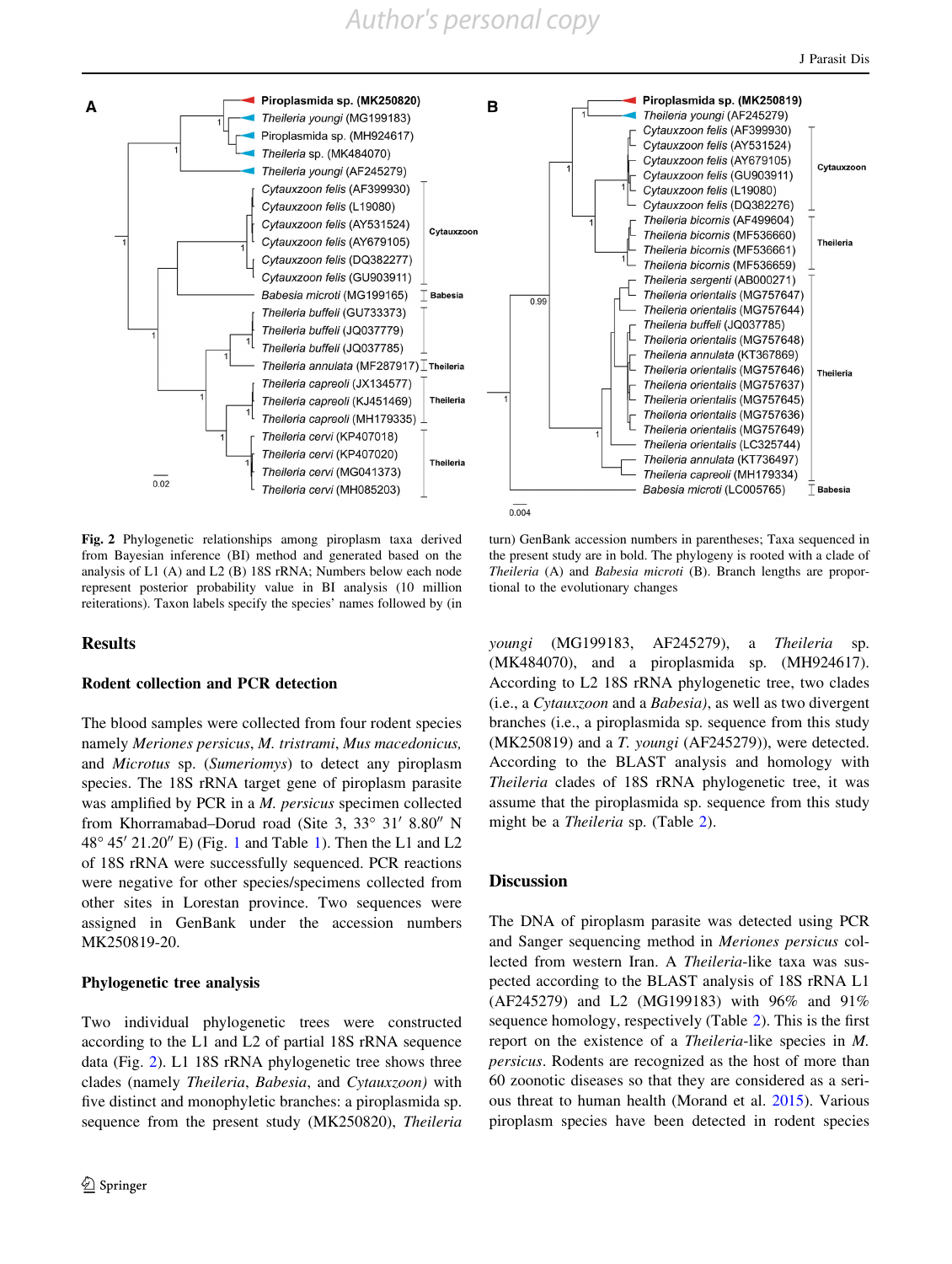| Host <sup>a</sup> | 18S rRNA Locus I<br>(MK250819) |     | 18S rRNA Locus II<br>(MK250820) |     |
|-------------------|--------------------------------|-----|---------------------------------|-----|
|                   |                                |     |                                 |     |
|                   | QC                             | Id. | QC                              | Id. |
| <b>Meriones</b>   | B. divergens (MG944238)        |     | B. divergens (MG944238)         |     |
|                   | 99                             | 89  | 54                              | 92  |
| Apodemus          | B. microti (AY144700)          |     | <i>B. microti</i> (MG199165)    |     |
| Mesocricetus      | 99                             | 91  | 100                             | 81  |
| <b>Microtus</b>   |                                |     |                                 |     |
| Peromyscus        |                                |     |                                 |     |
| Rattus            |                                |     |                                 |     |
| Mus               | B. rodhaini (AB049999)         |     | B. rodhaini (DQ641423)          |     |
|                   | 99                             | 91  | 100                             | 80  |
| Rattus            | <i>T. youngi</i> (AF245279)    |     | <i>T. youngi</i> (MG199183)     |     |
|                   | 99                             | 96  | 100                             | 91  |
|                   |                                |     | T. youngi (AF245279)            |     |
|                   |                                |     | 100                             | 85  |

<span id="page-6-0"></span>Table 2 Summary description of BLAST results between the sequences of this study with GenBank piroplasms sequence data originated from various rodent hosts

Accession numbers in parentheses, B.: Babesia, T.: Theileria, QC: Query cover (%), Id.: Identity (%)

<sup>a</sup>Host of piroplasm species

such as *Babesia microti* from *Apodemus* (Beck et al. [2011](#page-7-0)), Microtus, Myodes (Obiegala et al. [2015\)](#page-7-0), Peromyscus (Hofmeister et al. [1998\)](#page-7-0), Rattus (Chao et al. [2017](#page-7-0)), T. youngi (Rattus) (GB accession MG199183), piroplasmida sp. (Xerus) (Harris et al. [2018\)](#page-7-0) and Theileria sp. (unknown rodent species) (GB accession MK484070), and Hepatozoon sp. (Calomys) (GB accession KP757838). The piroplasms of wild mammals such Neotoma, Peromyscus, Microtus, Spermophilus, and Sylvilagus were studied by Van Peenen and Duncan [\(1968](#page-7-0)) in California, and they concluded that all of the isolated piroplasms were B. microti. In fact, this southern Californian piroplasm may be similar to *T. youngi*. Kjemtrup et al. ([2001\)](#page-7-0) described T. youngi from an infected cricetid rodent, Neotoma fuscipes. They assigned this organism to Theileria based on molecular phylogenetic analysis of the 18S rRNA gene and its morphological features. In both L1 and L2 phylogenetic trees, a Theileria-like taxa found in this study diverged from Theileria species isolated from large mammals closely related to *Cytauxzoon* clade. The phylogenetic analysis suggests that T. youngi (Theileria) may be closely related to (Cytauxzoon) C. felis with regard to the sequence analysis of the 18S rRNA (Kjemtrup et al. [2001;](#page-7-0) Conrad et al. [2006\)](#page-7-0) so that the two genera were later synonymized with Theileria (Levine [1971](#page-7-0)). Based on the multi-gene analyses, the order Piroplasmida includes three genera: Babesia, Theileria, and Cytauxzoon (Jalovecka et al. [2018\)](#page-7-0). Divergent branches of phylogenetic trees indicate various genetic distances ranging from 4% to 17% among taxa, which represent different Theileria species. Generally, Theileria behaves as paraphyletic clades in our phylogenetic analysis. Allsopp et al. ([1994\)](#page-7-0) amplified small subunit ribosomal RNA (srRNA) genes of three Theileria species from large ungulates (namely one Cytauxzoon and four Babesia species). They indicate the Theileria form a monophyletic taxon which was extracted from a paraphyletic group containing B. equi, C. felis and B. rodhaini species. Future researches are recommended to microscopically examine the blood samples of rodents collected from the same area in Lorestan province for a specific detection of the piroplasma species.

Acknowledgements The researchers would like to express their gratitude to the authorities in Razi Herbal Medicines Research Center, Lorestan University of Medical Sciences, for their contribution in providing laboratory facilities. Authors deeply thank, Dr. Ahmad Mahmoudi, Ali Mohammadi, and Hamed Hanifi, the staff of Department of Epidemiology and Biostatistics of Institute Pasteur of Iran, whose participated in sampling and identification of rodent species.

Author contributions AH-C designed the study. AH-C, SZH, FK, AKR, EM, and MHK collaborated to the sample collection, laboratory assays and the manuscript writing.

#### Compliance with ethical standards

Conflict of interest The authors declare that they have no conflict of interest.